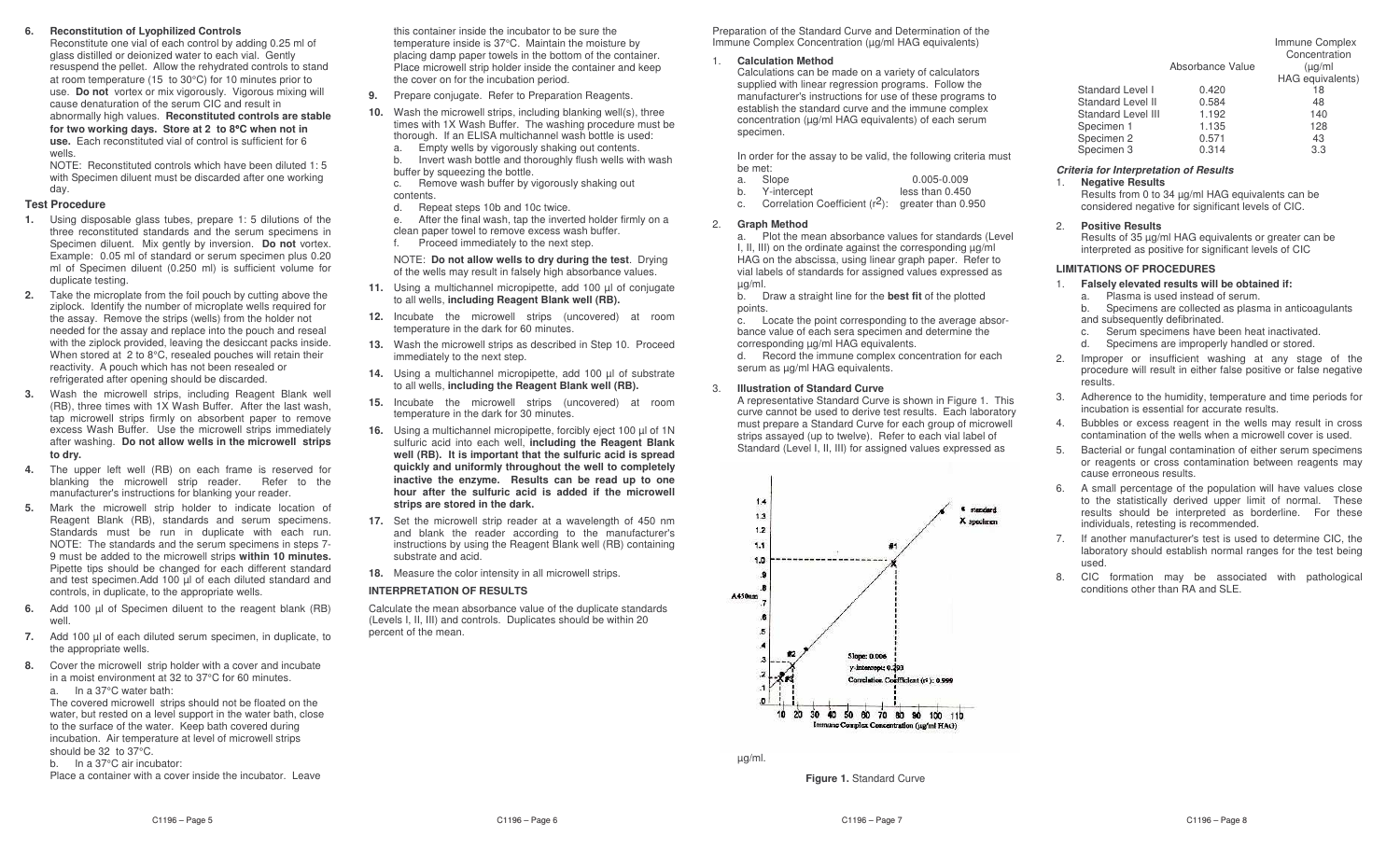### **EXPECTEDVALUES**

### *Normal*

Approximately 3% of healthy, asymptomatic individuals may have CIC concentrations greater than 34 µg/ml HA G.

A total of 488 serum samples from healthy, asymptomatic individuals were assayed. The mean value ±SD was 3.7± 15.3 µg/ml equivalents. Fourteen (2.9%) of these samples had immune complex concentrations greater than or equal to 35 µg/ml HA G.

Frequency Distribution (%) of CIC Values

| for 488 Healthy Asymptomatic Individuals |  |                          |  |  |  |                                        |     |  |
|------------------------------------------|--|--------------------------|--|--|--|----------------------------------------|-----|--|
| ug/ml HAG                                |  |                          |  |  |  | 0-9 10-19 20-29 30-34 35-39 40-49 >149 |     |  |
| Serum Specimens (%)                      |  | 89.9 5.1 2.0 0.4 0.6 1.2 |  |  |  |                                        | 1 O |  |

### *RheumatoidArthritis (RA)*

The following data were obtained from testing pedigreed serum samples collected serially from patients with rheumatoid arthritis:

CIC Concentrations and Frequency Distribution

in 151 Sera from 18 Patients with Rheumatoid Arthritis

| 1. CIC Concentrations              |    | Mean $\pm$ SD    |                |
|------------------------------------|----|------------------|----------------|
| <b>Disease Activity</b>            | n  | $(\mu q/mI HAG)$ | %>34 µg/ml HAG |
| Remission                          | 42 | $11.4 + 3.7$     |                |
| $109$ $104.5 + 63.4$<br>Active     |    | 86.42.           | Frequency      |
| Distribution of CIC Concentrations |    |                  |                |

| μg/ml HAG     |                |  | 0-9 10-19 20-34 35-49 50-99 100-149 >149 |  |
|---------------|----------------|--|------------------------------------------|--|
| Remission (%) | 81 9.5 9.5 0 0 |  | $\bigcap$                                |  |
| Active (%)    |                |  | 6.6 0.9 6.4 6.4 33.9 20.1 25.7           |  |

The following data were obtained from testing individual serum samples obtained from clinically diagnosed rheumatoid arthritis patients. These sera were not classified by disease activity, i.e., remission or active.

| CIC Concentrations and Frequency Distribution         |
|-------------------------------------------------------|
| in 50 Sera from 50 Patients with Rheumatoid Arthritis |

|                | 1. CIC Concentrations |         | Mean + SD                  |                      |
|----------------|-----------------------|---------|----------------------------|----------------------|
| <b>RA</b> Sera |                       | n<br>50 | (ua/ml HAG)<br>$137 + 261$ | %>34 ug/ml HAG<br>54 |

|             | 2. Frequency Distribution of CIC Concentrations |       |  |          |                                          |    |
|-------------|-------------------------------------------------|-------|--|----------|------------------------------------------|----|
| ua/ml HAG   |                                                 |       |  |          | 0-9 10-19 20-34 35-49 50-99 100-149 >149 |    |
| RA Sera (%) |                                                 | - 6 - |  | 16 10 14 | 10                                       | 20 |

### *Systemic Lupus Erythematosus (SLE)*

The following data were obtained from testing pedigreed serum samples collected serially from patients with systemic lupus erythematosus:

### CIC Concentrations and Frequency Distribution 25 Sera **15 Patients with Systemic Lupus Erythematosus**

| 1. CIC Concentrations |           | Mean + SD        |                |
|-----------------------|-----------|------------------|----------------|
| Disease Activity      | <u>_n</u> | $(\mu q/mI HAG)$ | %>34 ug/ml HAG |
| Inactive              | 5         | $20.4 + 21.4$    | 20             |
| Active                | 20        | $121.7 + 58.6$   | 100            |

| 2. Frequency Distribution of CIC Concentrations |    |    |  |    |    |                                          |    |
|-------------------------------------------------|----|----|--|----|----|------------------------------------------|----|
| ua/ml HAG                                       |    |    |  |    |    | 0-9 10-19 20-34 35-49 50-99 100-149 >149 |    |
| $Inactive(\%)$                                  | 40 | 40 |  |    |    |                                          |    |
| Active (%)                                      |    |    |  | b. | 40 | 30                                       | 25 |

The following data were obtained from testing individual serum samples obtained from clinically diagnosed systemic lupus erythematosus patients. These sera have not been classified by disease activity, i.e., inactive or active.

CIC Concentrations and Frequency Distribution in 50 Sera

C1196 - Page 9

from 50 Patients with Systemic Lupus Erythematosus

| 1. CIC Concentrations                           |         | Mean $\pm$ SD                      |                      |
|-------------------------------------------------|---------|------------------------------------|----------------------|
| <b>SLE Sera</b>                                 | n<br>50 | $(\mu q/ml HAG)$<br>$77.48 + 96.5$ | %>34 µg/ml HAG<br>60 |
| 2. Frequency Distribution of CIC Concentrations |         |                                    |                      |
| ug/ml HAG                                       |         | 10-19 20-34 35-49 50-99 100-149    | >149                 |
| SLE Sera (%)                                    | 28      |                                    | 16<br>18             |

## **SPECIFIC PERFORMANCE CHARACTERISTICS**

### *Accuracy*

AWorld Health Organization (WHO) standard for CIC assays containing 800 µg of heat aggregated IgG per ml was used to prepare standards in fresh frozen human serum ranging in concentrations from 10 to 150 µg/ml. The samples were coded and assayed as unknowns using C1q SC ANLISA Test System for Circulating Im mune Complexes (C1q-IgG). The assayed values are shown plotted on the abscissa against the expected values plotted on the ordinate in Figure 2. The actual assay values appear in parentheses. Each point represents the mean of triplicate absorbance values. The response was assumed linear over the entire test range.

Assay of WHO Standard for Im mune Complex Assays using C1q SC ANLISA Test System for Circulating Im mune Complexes (C1q-IgG).

Figure 2.



- 1.1 ml, 5 ml and 10 ml serological pipettes
- 2.200 µl adjustable single-channel micropipette
- 3.100µL multichannel micropipette
- 4. 50 µl to 200 µl disposable pipette tips (recom mended by multichannel micropipette manufacturer)
- 5.Multichannel micropipette reservoir
- 6.Disposable 12x75 <sup>m</sup> m or 13x100 <sup>m</sup> m glass tubes
- 7.Disposable plastic 25 ml tubes with caps
- 8.Plastic microwell strip cover or polyethylene film
- 9. ELISAmultichannel wash bottle or automatic (semiautomatic) washing system
- 10. Aliquot mixer
- 11.37°C humidified incubator or water bath with cover
- 12.Microwell strip reader capable of reading at 450 & 620nm
- 13. Glass-distilled or deionized water

### **Precautions**

- 1. Disposable glass or plastic must be used for preparation of the conjugate.
- 2. Cross contamination between reagents may invalidate the test results. The reagents should be visually inspected for evidence of bacterial or fungal contamination. Permanently labeled, dedicated multichannel micropipette reservoirs for the appropriate reagents are recom mended.
- 3. Handle the TMB with care. Avoid contact with eyes, skin or clothing as TMB may cause irritation or an allergic skin reaction.
- 4. The TMB is light sensitive. Keep vial **tightly** closed when not in use.
- 5. All micropipettes must be used with care and calibrated regularly following the manufacturer's instructions.
- 6. The microwell strips must be thoroughly washed during the washing steps.
- 7. All serum specimens should be handled as if capable of transmitting disease.
- 8. Wash Buffer, Specimen diluent and distilled or deionized water must be a room temperature prior to use.
- $\alpha$  Diluted serum specimens and standards should be added to the microwell strips at room temperature (15 to 30 C).
- 10. During the second and third (last) washing procedure, disposable gloves should be worn and all reagent and washing solutions should be discarded into an appropriate container. It is recommended that household bleach be added to the waste material prior to disposal. **Do** not add bleach prior to washing because of possible splash back.

### **Preparation of Reagents**

- **1. Wash Buffer (10X):** Dilute the buffer 1 <sup>+</sup> 9 using distilled or deionized water or by pouring total contents into <sup>a</sup> graduated cylinder and add distilled or deionized water to 1,000 ml final volume. Mix thoroughly and store the 1X solution at 2 - 8°C.
- **2. Specimen diluent** is "Ready to Use". DO NOT Dilute further. Allow to equilibrate to room temperature

#### **3.Preparation of Conjugate**

Disposable glass or plastic must be used. The Conjugate Concentrate must be diluted with **Specimen diluent** just prior to use. The dilution ratio for the Conjugate Concentrate appears on the label. For example, if the label states dilution ratio 1:100, then add 0.12 ml of

Conjugate Concentrate to 11.86 ml **Specimen diluent**. A volume of 12 ml is needed for twelve(12) microwell strips.

The conjugate should be prepared just prior to use and should be used within 30 minutes.

|                  | Conjugate |            |             |               |
|------------------|-----------|------------|-------------|---------------|
| Number of        | Ratio     | Total      | Conj. Conc. | Specimen      |
| <b>Strips</b>    |           | mL.        | $(\mu I)$   | diluent. (ml) |
| $1 - 3$          | 1:100     | 3.0        | 30          | 2.97          |
|                  | 1:120     | 3.6        | 30          | 3.57          |
|                  | 1:140     | 4.2        | 30          | 4.17          |
| $4 - 6$          | 1:100     | 6.0        | 60          | 5.94          |
|                  | 1:120     | 7.2        | 60          | 7.14          |
|                  | 1:140     | 8.4        | 60          | 8.34          |
| $7 - 9$          | 1:100     | 9.0        | 90          | 8.91          |
|                  | 1:120     | 10.8       | 90          | 10.71         |
|                  | 1:140     | 12.6       | 90          | 12.51         |
| $10 - 12$        | 1:100     | 12.0       | 120         | 11.88         |
|                  | 1:120     | 14.4       | 120         | 14.28         |
|                  | 1:140     | 16.8       | 120         | 16.68         |
| Stability at RT: |           | 30 minutes |             |               |

#### **4.TMB Substrate**

Allow to equilibrate to room temperature. Ready for use.

#### **5.Reconstitution of Lyophilized Standards**

Reconstitute one vial of each standard (Level I, II, III) by adding 0.15 ml of glass distilled or deionized water to each vial. Gently resuspend the pellet. Allow the rehydrated standards to stand at room temperature (15 to 30°C) for 10 minutes prior to use. Do not vortex or mix vigorously. Vigorous mixing will cause denaturation of the serum CICand result in abnormally high values. Reconstituted standards are stable for two working days. Store at 2 to 8°C when not in use. Each reconstituted vial of standard is sufficient for 3 wells. NOTE: Reconstituted standards which have been diluted 1: 5 with Specimen diluent must be discarded after one working day.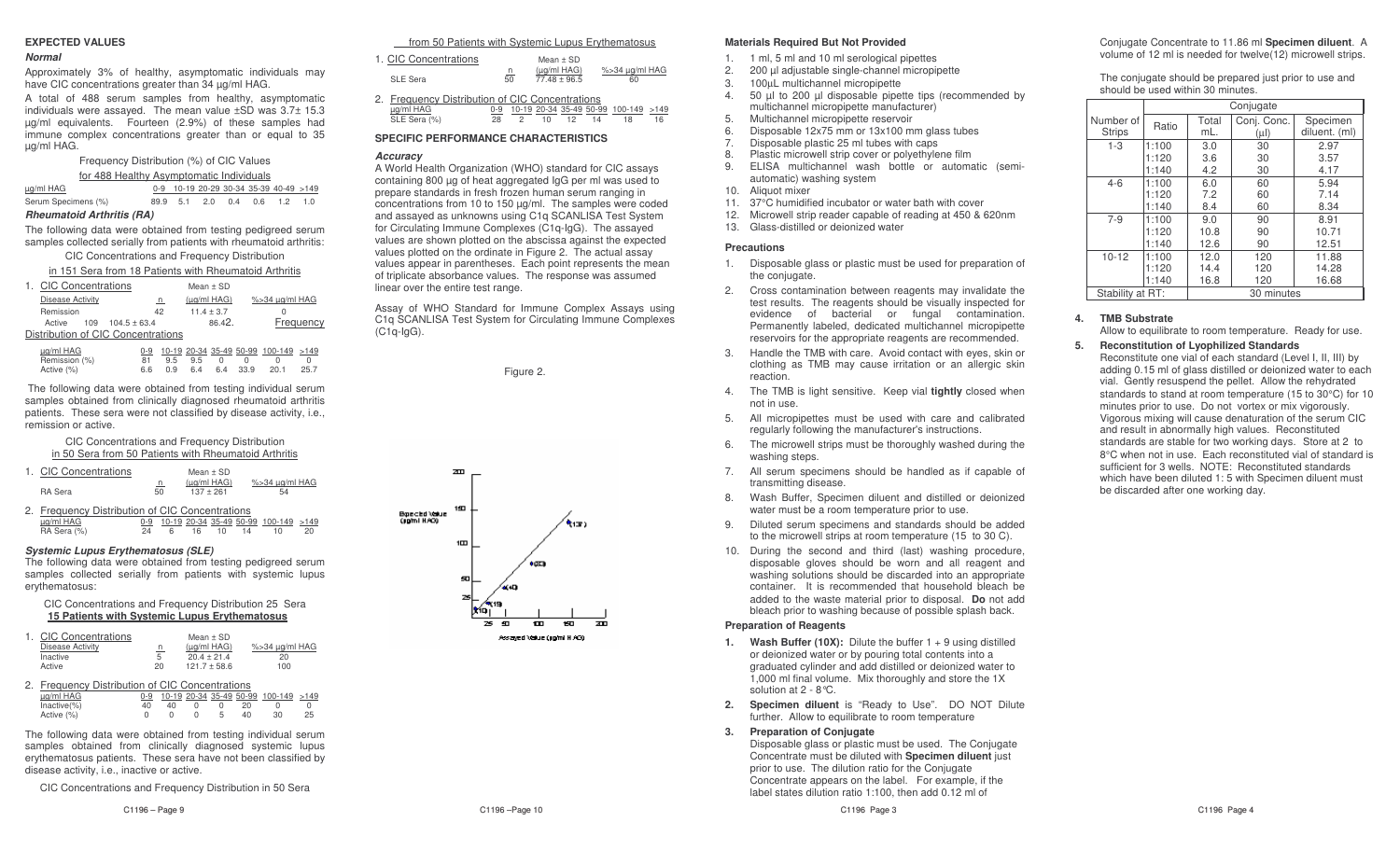### **SUMMARYAND EXPLANATION**

 The harmful effects of circulating im mune complexes (CIC) have been thoroughly reviewed by Theofilopoulos and Dixon and others.<sup>1-3</sup> These CIC are not normally expressed in the serum of healthy individuals but are readily detected in the serum of patients with rheumatoid arthritis (RA) and systemic lupus erythematosus  $(SLE)$ .<sup>4,5</sup> CIC are particularly prominent in RA and SLE patients during active disease.

No single procedure appears to detect all types of CIC, but those procedures which detect CIC containing activated complement components (i.e., C1q, C3d) appear to detect clinically relevant events.

C1q SC ANLISA Strip, ELISA Test System for Circulating Im mune Complexes (C1q-IgG) detects CIC containing both C1q and IgG.<sup>6</sup> A positive result is indicated by the presence of CIC levels equal to or greater than 35 µg/ml. A negative result is indicated by <sup>a</sup> level CIC less than 34 µg/ml. The concentration of CIC is measured as µg/ml heat aggregated human globulin (HA G) equivalents.

### **PRINCIPAL OF THE PROCEDURE**

The procedure is <sup>a</sup> three stage test carried out on microwell strips which have been coated with monoclonal antibody specific for the C1q component of complement (solid phase).

In the first stage, <sup>a</sup> diluted test serum is added to <sup>a</sup> test well and incubated for <sup>a</sup> specified length of time. If CIC are present in the test serum, they will attach to the solid phase anti-C1q. If CIC are not present, all serum components will be removed in the subsequent washing step.

In the second stage, monoclonal anti-human IgG conjugated to horseradish peroxidase enzyme (conjugate) is added to the test well. The conjugate will bind specifically to the human IgG (Fc) region of bound CIC. If CIC are not present in the serum, the conjugate will not be bound and will be removed in the subsequent washing step.

In the third stage, enzyme substrate is added to the test well. If bound conjugate is present the substrate will be oxidized, resulting in <sup>a</sup> colored end product. Acid is added to stop the reaction and fix the color. The color intensity is proportional to the amount of bound conjugate and therefore to the amount of CIC present in the serum specimen. The color intensity is measured with <sup>a</sup> microwell strip reader.

### **REAGENTS**

Reagents are standardized by lot number and must not be interchanged with reagents from <sup>a</sup> kit with <sup>a</sup> different lot number.

**Kit Components (96 Tests),** Catalog # C1196

One Microplate (12 X 8 Break-apart wells) coated with Monoclonal Antibody (Murine) to Human C1q in zip-lock foil pouch.

### 2 Bottles Specimen diluent – Ready to Use.

1 Vial Conjugate Concentrate— Monoclonal anti-human IgG (Murine) conjugated to horseradish peroxidase; contains 0.1% Proclin 300

- 3 Vials Standard Level I (lyophilized human serum)
- 3 Vials Standard Level II (lyophilized human serum)
- 3 Vials Standard Level III (lyophilized human serum)
- 2 Vials Positive Control (lyophilized human serum)

2 Vials Negative Control (lyophilized human serum)

1 Bottle Tetramethylbenzidine (TMB) Substrate Solution. Ready to use.

1 Bottle Wash Buffer Concentrate (10X)

1 Bottle Stop Solution (1N  $H_2$ SO $_4$ )

Instructions for preparation of reagents are provided in the section entitled: PRO CEDURE—Preparation of Reagents.

For in vitro diagnostic use.

Store at 2 to 8°C. Do not freeze.

Source material from which reagents of human origin were derived was found nonreactive for HBsAG and HTLV-III when tested with licensed reagents. No known test method can offer assurance that products derived from human blood will not transmit hepatitis or other infectious agents.

CAUTION: HANDLE AS IF CAPABLE OF TRANSMITTINGINFECTIOUS A GENTS.

### **SPECIMEN C OLLECTION**

 No special preparation of the individual is required prior to specimen collection. The whole-blood test specimen should be collected by accepted medical techniques. **The specimen must be allowed to clot for two hours at room temperature (15 to 30 C) before the serum is removed.**

- 1. Do **not** allow the specimen to clot at refrigerator temperature (2 to 8°C).
- 2. Do **not** store the clotted specimen at 2 to 8°C.
- 3. Do **not** use anticoagulated specimens collected as plasma and then clotted.
- 4.Do **not** heat inactivate serum specimens.
- 5. Do **not** use plasma. The serum should be separated from the clot within eight hours of collection and transferred to <sup>a</sup> plastic test tube. The test specimen can be centrifuged at 850-1500 xg for 10 minutes at ambient temperature (15 to 30°C). Mechanical serum separated devices such as ISO Filter $\tau$  or equivalent may be used. The resulting test specimen must be completely free of cellular debris. Once the serum has been separated from the clot, it may be stored at 2 to 8° C for up to 24 hours. If the serum specimen cannot be tested within one day of collection, the specimen must be stored at -70°C until tested. Serum specimens are stable at -70°C for at least three months. Freeze and thaw only once. Specimens may be thawed either at room temperature or for up to 5 minutes at 37°C.

### *Linearity*

C1q SC ANLISA Strips ELISA Test System for Circulating Im muneComplexes (C1q-IgG) is linear to 200 µg/ml HAG equivalents as shown in Figure 2 above.

### *Precision*

Eighty replicates of single specimen were assayed on each of three microtitration plates on two consecutive days. The mean value of the specimen on day 1 was 68 µg/ml HA G equivalents and the coefficient of variation of the absorbance for each of the plates was 7.6%, 7.7% and 4.9%. The mean value of the specimen run on day 2 was 41 µg/ml HA G equivalents and the coefficient of variation of the absorbance values for each of the plates was 8.8%, 5.2% and 7.0%. The average coefficient of variation of all six plates was 6.9%.

Twenty serum specimens were tested in duplicate on three different plates on four consecutive days and converted to µg/ml HAG equivalents. The average coefficient of variation between the plates was 8.6%. The coefficient of variation on each of the four days was 5.4%., 3.2%, 8.1% and 2.4%. The range of values for the 20 specimens was from 13 to greater than 300 µg/ml HA Gequivalents ( $x = 114.8 \pm 62.8$ ).

### *Sensitivity*

The sensitivity of **C1q S CANLISAStrips** ELISA Test System for Circulating Im mune Complexes (C1q-IgG) is 10 µg/ml HA Gequivalents.

### *Specificity*

Six serum panels totaling 488 specimens were obtained from healthy, asymptomatic individuals and assayed in two laboratories for CIC.

- Panel 1: Five of 98 (5.1%) of the sera assayed had values greater than 34 µg/ml HA G.
- Panel 2: None of 94 (0.0%) of the sera assayed had <sup>a</sup> value greater than 34 µg/ml HA G.
- Panel 3: Three of 49 (6.4%) of the sera assayed had values greater than 34 µg/ml HA G.
- Panel 4: One of the 60 (1.7%) of the sera assayed had <sup>a</sup> value great than 34 µg/ml HA G.
- Panel 5: Five of 100 (5.0%) of the sera assayed had values greater than 34 µg/ml HA G.
- Panel 6: None of 87 (0.0%) of the sera assayed had <sup>a</sup> value greater than 34 µg/ml HA G.

The total number of sera with values greater than 34 µg/ml was 2.9%, resulting in <sup>a</sup> specificity of 97.1%

### **BIBLIOGRAPHY**

- 1. Theofilopoulos AN, Dixon FK. The biology and detection of immune complexes. In: Dixon FJ, Kunkle HG; eds. Advances in immunology, New York; Academic Press; 1979; 28: 89- 220.
- Nydegger UE, Davis JS, IV. Soluble im mune complexes in 2.human disease, CRC Crit Rev Clin Lab Sci 1980; 12(2): 123- 170.
- Williams RC, Jr. Im mune complexes in human diseases. Ann 3.Rev Med 1981; 32: 13-28.
- 4. Nydegger UE, Lambert PH, Gerber H, Miescher PA. Circulating im mune complexes in the serum in systemic lupus erythematosus and in carriers of hepatitis B antigen. J Clin Invest 1974; 54: 297-309.
- 5. Lambert, PH, et al. Im mune complexes and complement activation in rheumatoid arthritis. Proceedings of the symposium on im munology and infection in the rheumatic diseases. London: Blackwell and Co. Ltd. 1974.
- 6. Reckel RP, Harris J, Botskoe, et al. The detection of circulating im mune complexes containing C1q and IgG using a new rapid serum ELISA test system. Diagnostic Immunology 1984; 2: 228-237.